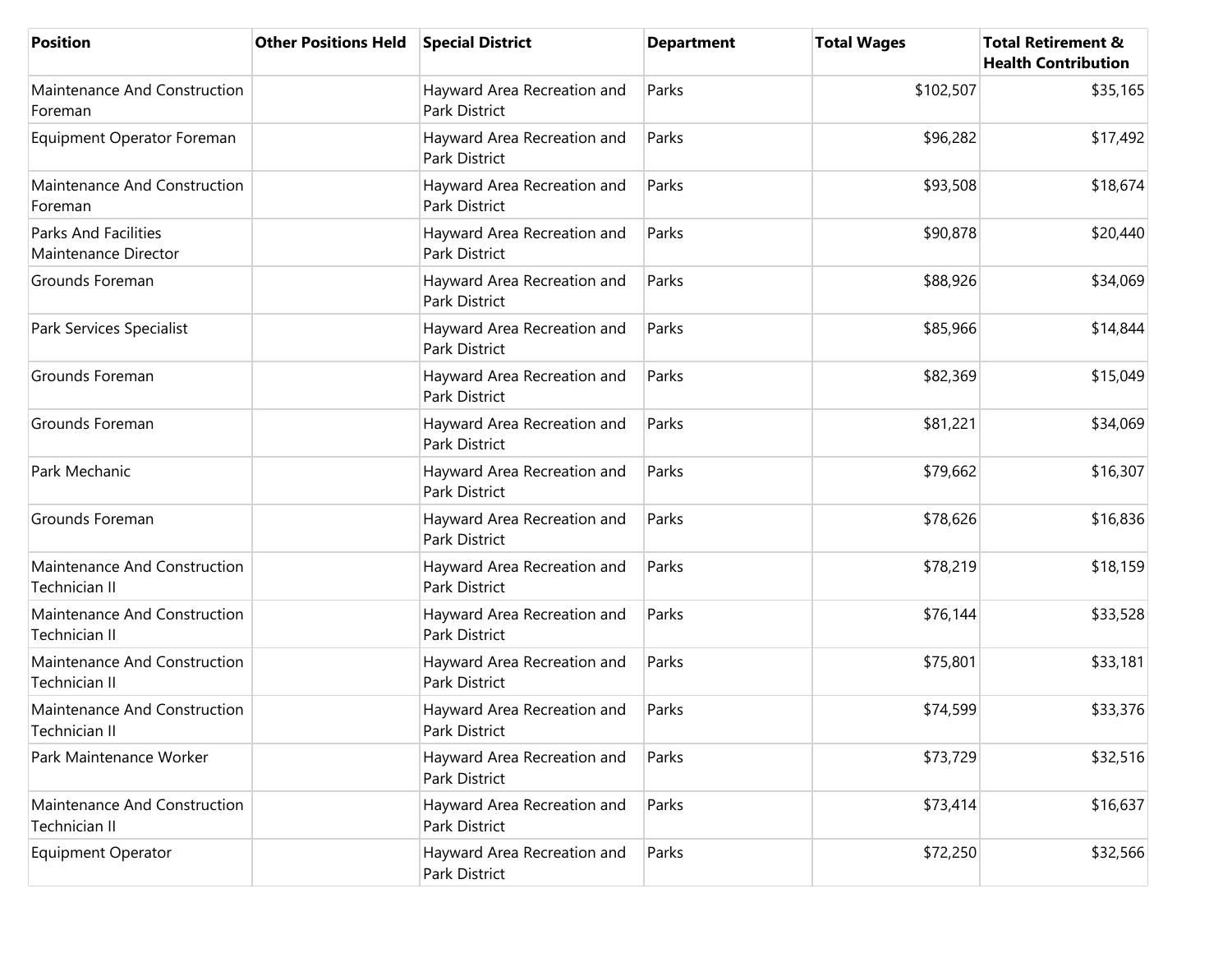| Park Maintenance Worker                         | Hayward Area Recreation and<br>Park District        | Parks | \$71,829 | \$32,793 |
|-------------------------------------------------|-----------------------------------------------------|-------|----------|----------|
| Maintenance And Construction<br>Technician II   | Hayward Area Recreation and<br><b>Park District</b> | Parks | \$71,620 | \$16,468 |
| Park Supervisor                                 | Hayward Area Recreation and<br><b>Park District</b> | Parks | \$70,786 | \$11,506 |
| Maintenance And Construction<br>Technician I    | Hayward Area Recreation and<br>Park District        | Parks | \$70,218 | \$33,022 |
| Maintenance And Construction<br>Technician I    | Hayward Area Recreation and<br><b>Park District</b> | Parks | \$69,978 | \$16,313 |
| Park Maintenance Worker                         | Hayward Area Recreation and<br>Park District        | Parks | \$69,003 | \$32,487 |
| Park Maintenance Worker                         | Hayward Area Recreation and<br><b>Park District</b> | Parks | \$68,942 | \$27,370 |
| Park Maintenance Worker                         | Hayward Area Recreation and<br>Park District        | Parks | \$68,637 | \$15,671 |
| Park Maintenance Worker                         | Hayward Area Recreation and<br>Park District        | Parks | \$68,186 | \$32,435 |
| Park Maintenance Worker                         | Hayward Area Recreation and<br>Park District        | Parks | \$68,125 | \$24,921 |
| <b>Equipment Operator</b>                       | Hayward Area Recreation and<br>Park District        | Parks | \$68,023 | \$15,839 |
| Park Maintenance Worker                         | Hayward Area Recreation and<br>Park District        | Parks | \$67,973 | \$13,366 |
| <b>Operations And Development</b><br>Supervisor | Hayward Area Recreation and<br>Park District        | Parks | \$67,767 | \$16,637 |
| Park Maintenance Worker                         | Hayward Area Recreation and<br>Park District        | Parks | \$66,924 | \$32,338 |
| Park Maintenance Worker                         | Hayward Area Recreation and<br>Park District        | Parks | \$66,920 | \$32,387 |
| Maintenance And Construction<br>Technician I    | Hayward Area Recreation and<br>Park District        | Parks | \$66,548 | \$15,911 |
| Park Maintenance Worker                         | Hayward Area Recreation and<br>Park District        | Parks | \$66,543 | \$15,757 |
| Park Maintenance Worker                         | Hayward Area Recreation and<br>Park District        | Parks | \$66,508 | \$15,666 |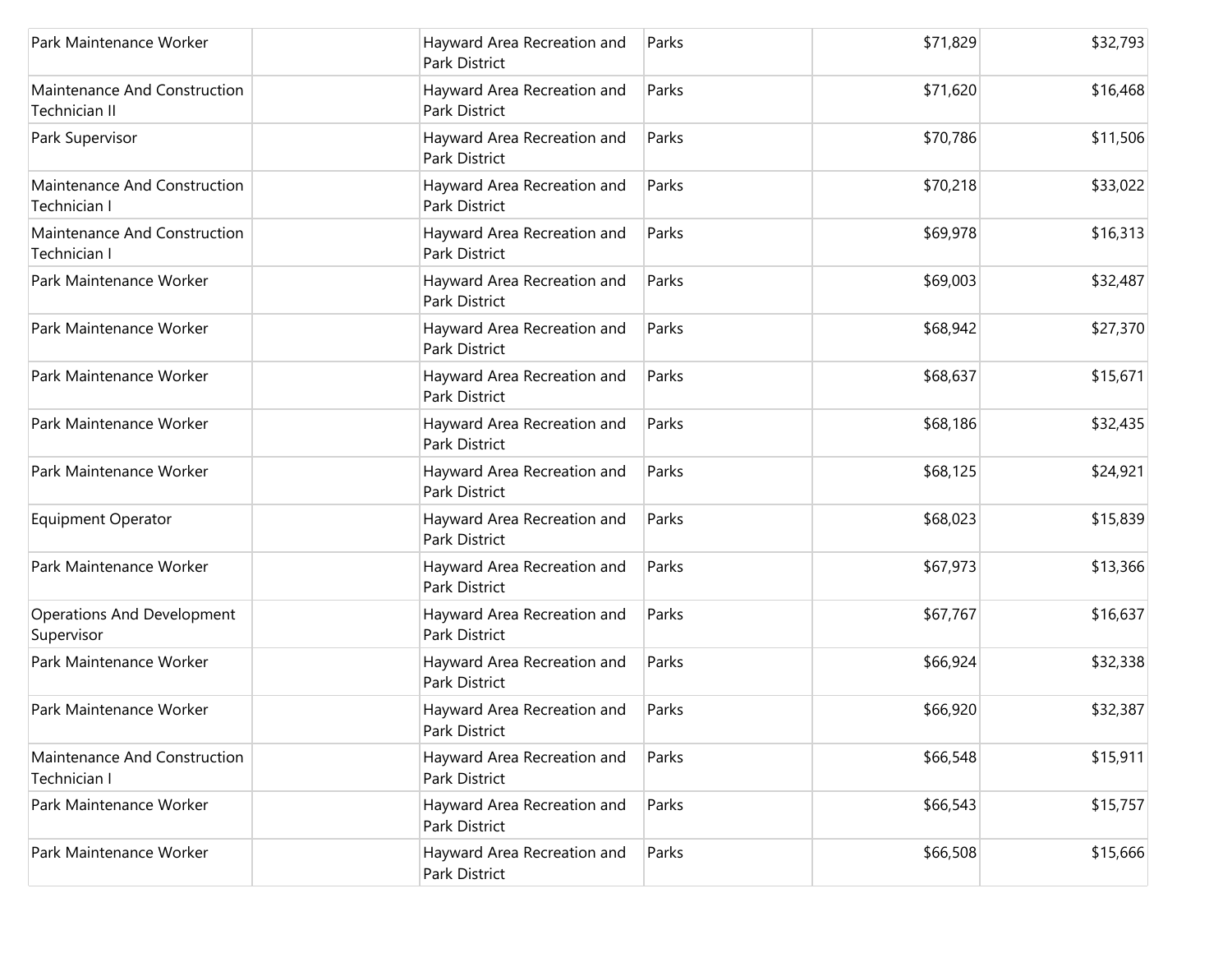| Park Maintenance Worker                              | Hayward Area Recreation and<br>Park District        | Parks | \$66,302 | \$15,643 |
|------------------------------------------------------|-----------------------------------------------------|-------|----------|----------|
| Park Maintenance Worker                              | Hayward Area Recreation and<br><b>Park District</b> | Parks | \$65,251 | \$32,380 |
| Park Maintenance Worker                              | Hayward Area Recreation and<br>Park District        | Parks | \$65,083 | \$15,810 |
| Park Maintenance Worker                              | Hayward Area Recreation and<br>Park District        | Parks | \$64,662 | \$32,528 |
| Park Maintenance Worker                              | Hayward Area Recreation and<br>Park District        | Parks | \$64,660 | \$32,472 |
| Park Maintenance Worker                              | Hayward Area Recreation and<br>Park District        | Parks | \$64,332 | \$32,427 |
| Park Maintenance Worker                              | Hayward Area Recreation and<br>Park District        | Parks | \$64,015 | \$32,215 |
| Park Maintenance Worker                              | Hayward Area Recreation and<br>Park District        | Parks | \$63,633 | \$15,707 |
| Park Maintenance Worker                              | Hayward Area Recreation and<br>Park District        | Parks | \$63,578 | \$15,709 |
| Park Maintenance Worker                              | Hayward Area Recreation and<br>Park District        | Parks | \$63,330 | \$13,387 |
| Park Maintenance Worker                              | Hayward Area Recreation and<br>Park District        | Parks | \$63,190 | \$20,088 |
| Park Maintenance Worker                              | Hayward Area Recreation and<br>Park District        | Parks | \$63,114 | \$15,665 |
| Park Maintenance Worker                              | Hayward Area Recreation and<br>Park District        | Parks | \$63,079 | \$15,662 |
| Park Maintenance Worker                              | Hayward Area Recreation and<br><b>Park District</b> | Parks | \$61,942 | \$15,529 |
| Park Maintenance Worker                              | Hayward Area Recreation and<br>Park District        | Parks | \$61,694 | \$26,396 |
| Park Maintenance Worker                              | Hayward Area Recreation and<br>Park District        | Parks | \$60,405 | \$25,188 |
| Park Maintenance Worker                              | Hayward Area Recreation and<br>Park District        | Parks | \$59,137 | \$31,472 |
| Interim Parks And Facilities<br>Maintenance Director | Hayward Area Recreation and<br>Park District        | Parks | \$58,729 | \$0      |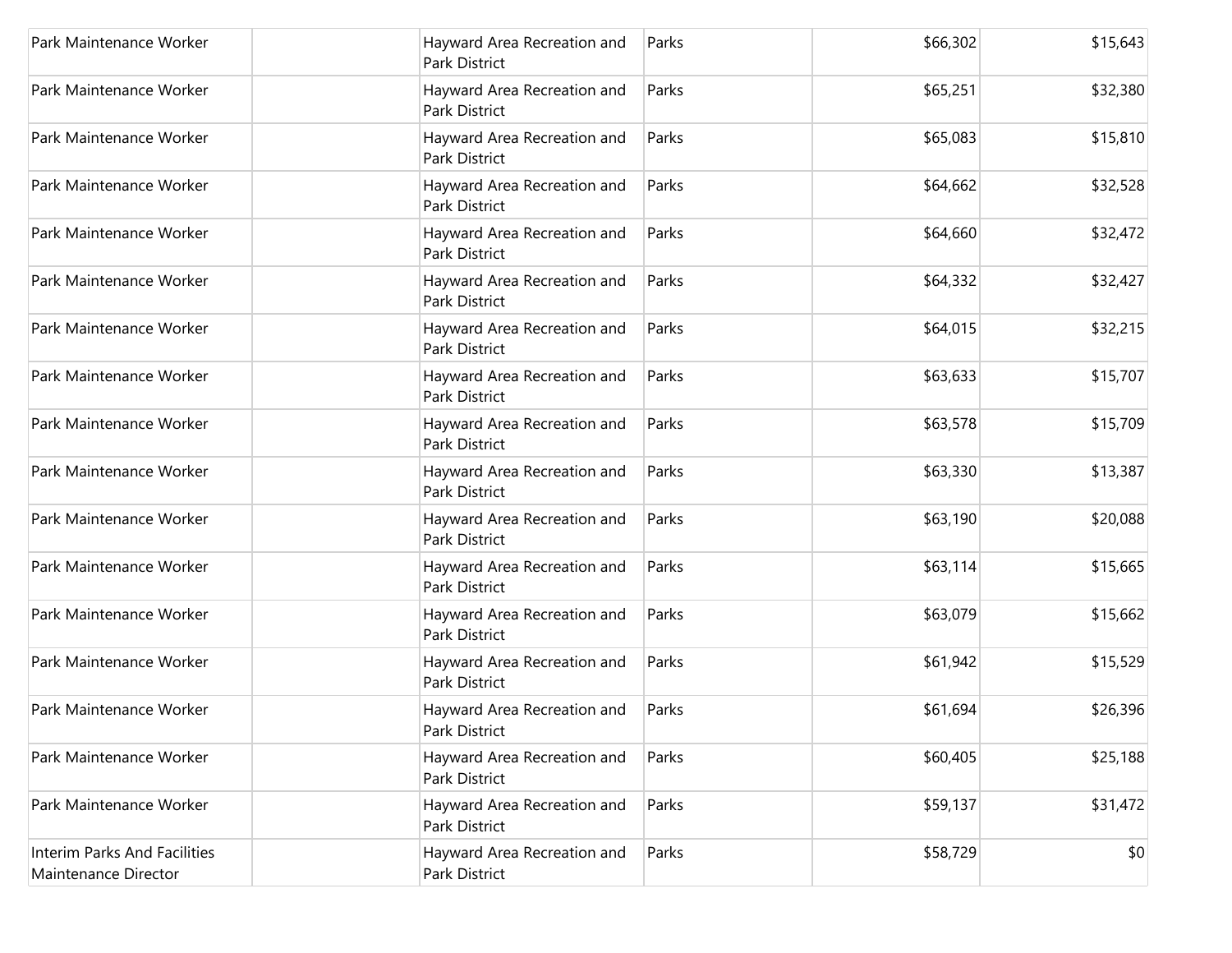| Park Maintenance Worker                      | Hayward Area Recreation and<br>Park District        | Parks | \$58,517 | \$31,737 |
|----------------------------------------------|-----------------------------------------------------|-------|----------|----------|
| Maintenance And Construction<br>Technician I | Hayward Area Recreation and<br><b>Park District</b> | Parks | \$58,363 | \$27,607 |
| Park Maintenance Worker                      | Hayward Area Recreation and<br>Park District        | Parks | \$56,836 | \$31,789 |
| Park Maintenance Worker                      | Hayward Area Recreation and<br>Park District        | Parks | \$55,885 | \$24,180 |
| Park Maintenance Worker                      | Hayward Area Recreation and<br>Park District        | Parks | \$55,381 | \$16,615 |
| Park Maintenance Worker                      | Hayward Area Recreation and<br>Park District        | Parks | \$54,296 | \$23,208 |
| Hourly Park Maintenance<br>Worker            | Hayward Area Recreation and<br><b>Park District</b> | Parks | \$47,055 | \$7,623  |
| Interim Park Ranger Manager                  | Hayward Area Recreation and<br>Park District        | Parks | \$42,584 | \$0      |
| Hourly Park Maintenance<br>Worker            | Hayward Area Recreation and<br>Park District        | Parks | \$42,370 | \$2,568  |
| Interim Park Supervisor                      | Hayward Area Recreation and<br>Park District        | Parks | \$39,223 | \$0      |
| Park Systems Specialist                      | Hayward Area Recreation and<br>Park District        | Parks | \$38,878 | \$7,395  |
| Hourly Park Mechanic                         | Hayward Area Recreation and<br>Park District        | Parks | \$36,419 | \$0      |
| Hourly Park Maintenance<br>Worker            | Hayward Area Recreation and<br>Park District        | Parks | \$36,313 | \$9,291  |
| Clerk II                                     | Hayward Area Recreation and<br>Park District        | Parks | \$35,767 | \$6,315  |
| Hourly Park Maintenance<br>Worker            | Hayward Area Recreation and<br>Park District        | Parks | \$35,419 | \$0      |
| Hourly Park Maintenance<br>Worker            | Hayward Area Recreation and<br>Park District        | Parks | \$32,906 | \$8,884  |
| Park Ranger II                               | Hayward Area Recreation and<br>Park District        | Parks | \$32,860 | \$12,528 |
| Hourly Park Maintenance<br>Worker            | Hayward Area Recreation and<br>Park District        | Parks | \$32,833 | \$0      |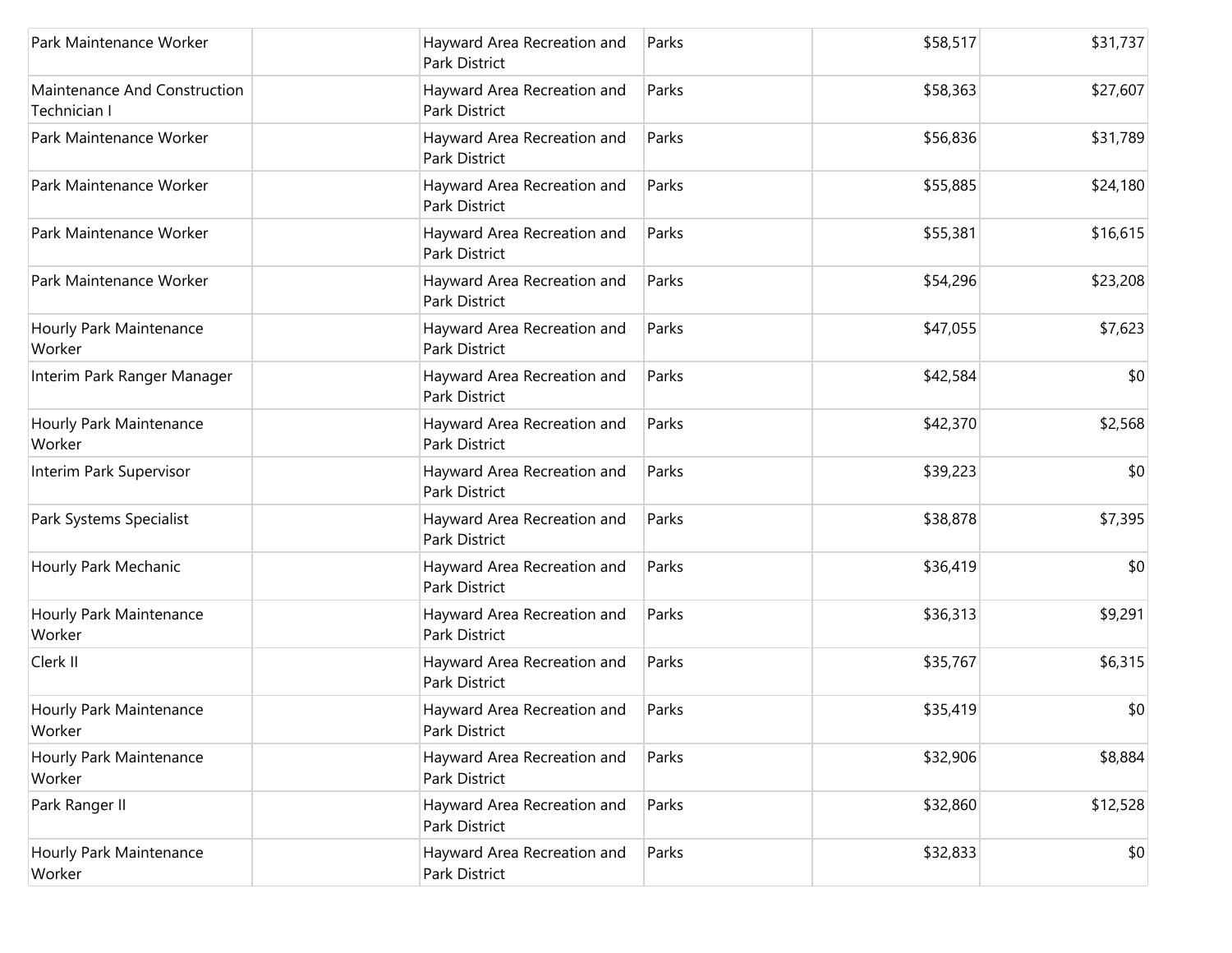| Hourly Park Maintenance<br>Worker            | Hayward Area Recreation and<br>Park District        | Parks | \$32,644 | \$700   |
|----------------------------------------------|-----------------------------------------------------|-------|----------|---------|
| <b>Clerical Aide</b>                         | Hayward Area Recreation and<br>Park District        | Parks | \$29,497 | \$6,191 |
| Hourly Park Maintenance<br>Worker            | Hayward Area Recreation and<br>Park District        | Parks | \$29,204 | \$0     |
| Hourly Park Maintenance<br>Worker            | Hayward Area Recreation and<br>Park District        | Parks | \$28,776 | \$8,768 |
| Park Ranger                                  | Hayward Area Recreation and<br>Park District        | Parks | \$24,919 | \$0     |
| Hourly Park Maintenance<br>Worker            | Hayward Area Recreation and<br>Park District        | Parks | \$21,026 | \$0     |
| Hourly Park Maintenance<br>Worker            | Hayward Area Recreation and<br><b>Park District</b> | Parks | \$20,501 | \$0     |
| Hourly Park Maintenance<br>Worker            | Hayward Area Recreation and<br>Park District        | Parks | \$18,637 | \$0     |
| Park Sign Painter                            | Hayward Area Recreation and<br><b>Park District</b> | Parks | \$18,168 | \$3,274 |
| Park Ranger                                  | Hayward Area Recreation and<br>Park District        | Parks | \$17,091 | \$0     |
| Park Ranger                                  | Hayward Area Recreation and<br>Park District        | Parks | \$16,702 | \$0     |
| Maintenance And Construction<br>Technician I | Hayward Area Recreation and<br>Park District        | Parks | \$14,314 | \$6,735 |
| Park Ranger                                  | Hayward Area Recreation and<br>Park District        | Parks | \$14,226 | \$0     |
| Park Ranger                                  | Hayward Area Recreation and<br><b>Park District</b> | Parks | \$13,623 | \$0     |
| Park Ranger                                  | Hayward Area Recreation and<br>Park District        | Parks | \$13,004 | \$0     |
| Park Ranger                                  | Hayward Area Recreation and<br>Park District        | Parks | \$11,044 | \$0     |
| Park Ranger                                  | Hayward Area Recreation and<br><b>Park District</b> | Parks | \$9,195  | \$0     |
| Concession Aide                              | Hayward Area Recreation and<br>Park District        | Parks | \$9,012  | \$0     |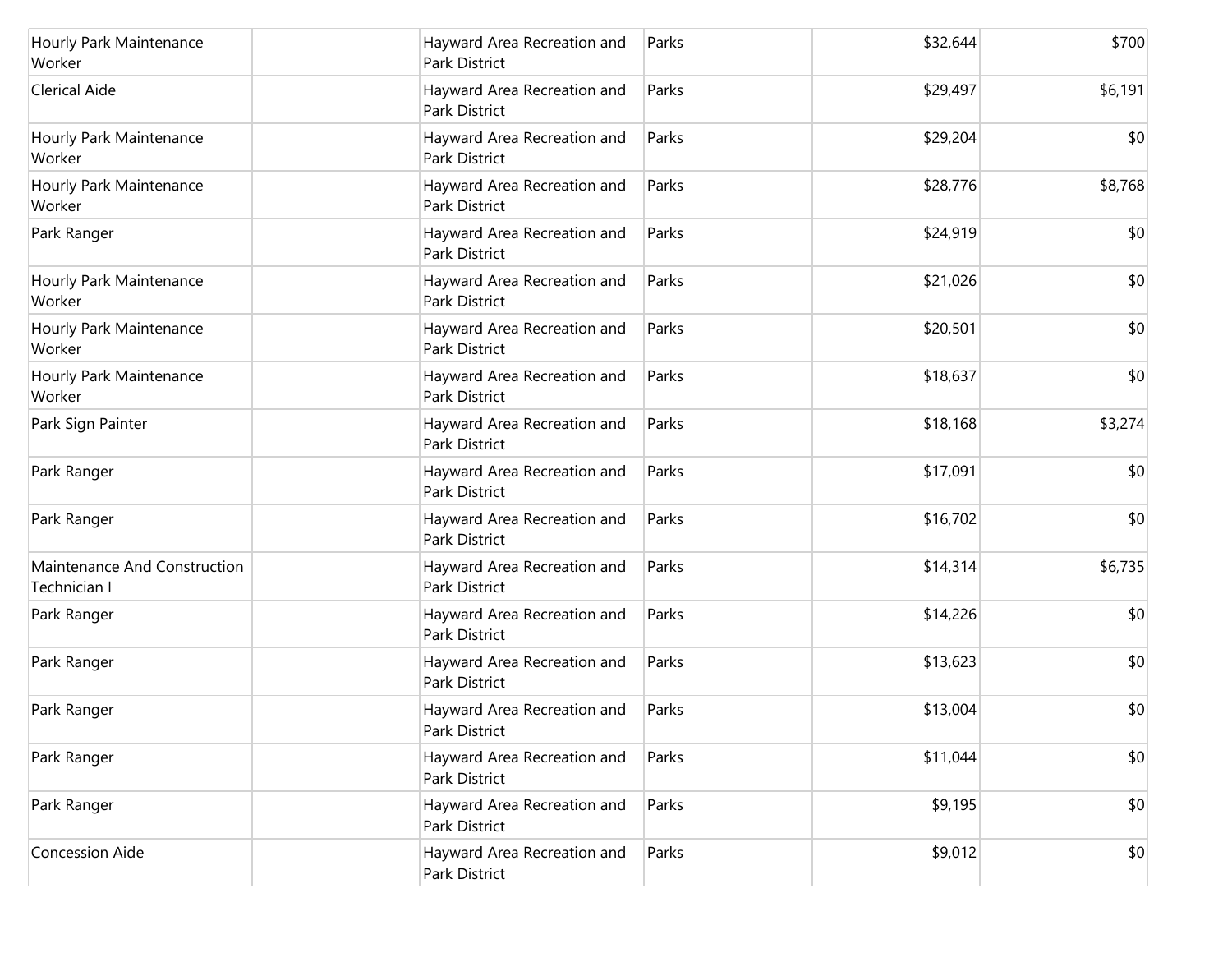| Park Ranger                                   | Hayward Area Recreation and<br>Park District        | Parks | \$8,849 | \$0     |
|-----------------------------------------------|-----------------------------------------------------|-------|---------|---------|
| Hourly Park Maintenance<br>Worker             | Hayward Area Recreation and<br>Park District        | Parks | \$8,212 | \$0     |
| Park Ranger                                   | Hayward Area Recreation and<br>Park District        | Parks | \$6,853 | \$0     |
| <b>Concession Aide</b>                        | Hayward Area Recreation and<br>Park District        | Parks | \$6,197 | \$0     |
| <b>Concession Aide</b>                        | Hayward Area Recreation and<br><b>Park District</b> | Parks | \$6,142 | \$0     |
| Park Ranger                                   | Hayward Area Recreation and<br>Park District        | Parks | \$5,299 | \$0     |
| <b>Concession Aide</b>                        | Hayward Area Recreation and<br><b>Park District</b> | Parks | \$5,102 | \$0     |
| <b>Concession Aide</b>                        | Hayward Area Recreation and<br>Park District        | Parks | \$4,942 | \$0     |
| Park Ranger                                   | Hayward Area Recreation and<br><b>Park District</b> | Parks | \$4,910 | \$0     |
| Park Ranger                                   | Hayward Area Recreation and<br>Park District        | Parks | \$4,902 | \$0     |
| <b>Concession Aide</b>                        | Hayward Area Recreation and<br><b>Park District</b> | Parks | \$4,861 | \$0     |
| <b>Concession Aide</b>                        | Hayward Area Recreation and<br>Park District        | Parks | \$4,550 | \$0     |
| <b>Concession Aide</b>                        | Hayward Area Recreation and<br><b>Park District</b> | Parks | \$4,293 | \$0     |
| Maintenance And Construction<br>Technician II | Hayward Area Recreation and<br><b>Park District</b> | Parks | \$3,897 | \$1,582 |
| <b>Concession Aide</b>                        | Hayward Area Recreation and<br>Park District        | Parks | \$3,571 | \$0     |
| Concession Aide                               | Hayward Area Recreation and<br>Park District        | Parks | \$3,348 | \$0     |
| <b>Concession Aide</b>                        | Hayward Area Recreation and<br>Park District        | Parks | \$3,132 | \$0     |
| Park Ranger                                   | Hayward Area Recreation and<br>Park District        | Parks | \$3,083 | \$0     |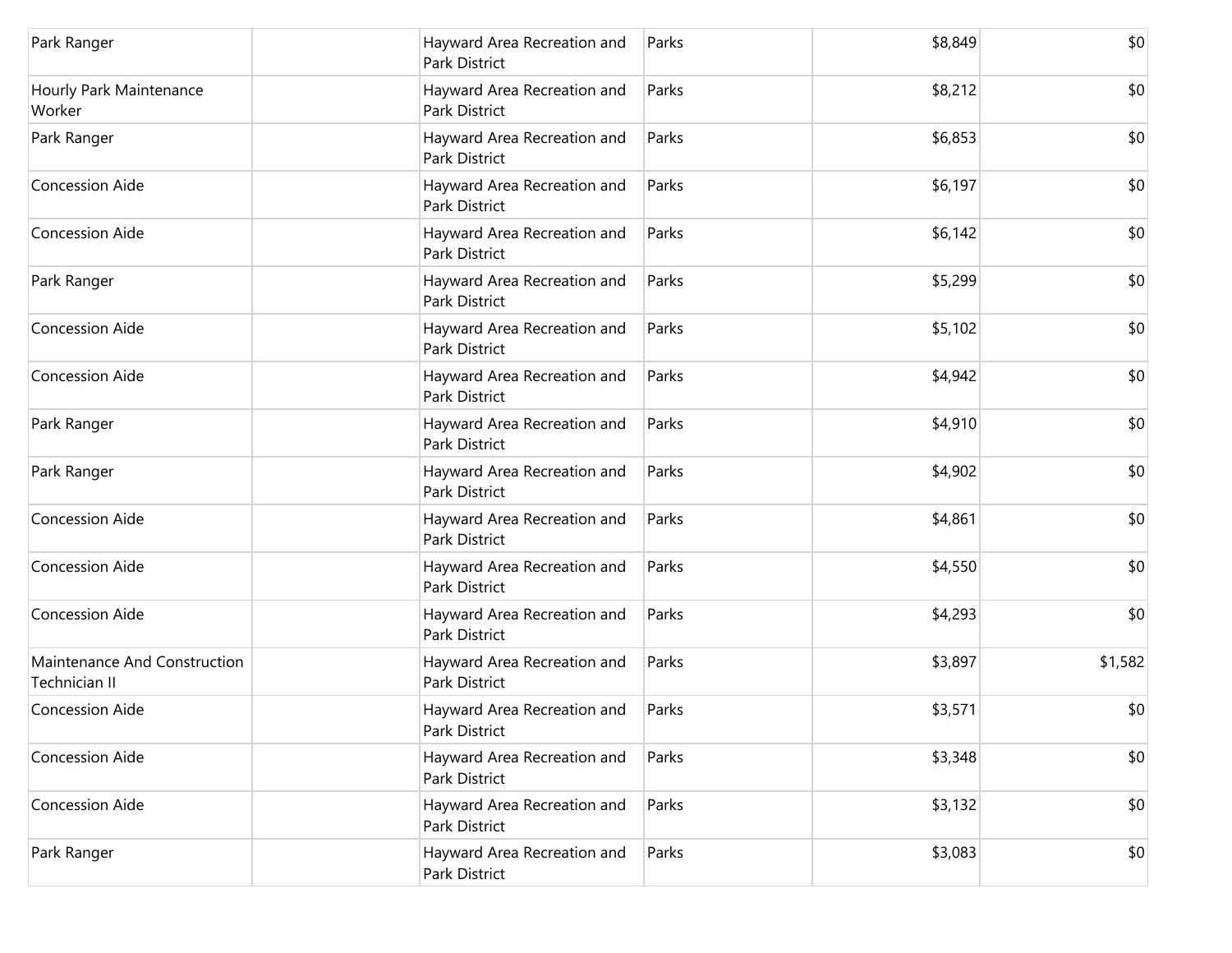| <b>Concession Aide</b> | Hayward Area Recreation and<br>Park District        | Parks | \$3,030 | \$0 |
|------------------------|-----------------------------------------------------|-------|---------|-----|
| <b>Concession Aide</b> | Hayward Area Recreation and<br><b>Park District</b> | Parks | \$3,000 | \$0 |
| <b>Concession Aide</b> | Hayward Area Recreation and<br>Park District        | Parks | \$2,995 | \$0 |
| Concession Aide        | Hayward Area Recreation and<br>Park District        | Parks | \$2,891 | \$0 |
| Concession Aide        | Hayward Area Recreation and<br>Park District        | Parks | \$2,832 | \$0 |
| Concession Aide        | Hayward Area Recreation and<br>Park District        | Parks | \$2,824 | \$0 |
| <b>Concession Aide</b> | Hayward Area Recreation and<br><b>Park District</b> | Parks | \$2,478 | \$0 |
| Concession Aide        | Hayward Area Recreation and<br>Park District        | Parks | \$2,398 | \$0 |
| Concession Aide        | Hayward Area Recreation and<br>Park District        | Parks | \$2,396 | \$0 |
| Concession Aide        | Hayward Area Recreation and<br>Park District        | Parks | \$2,352 | \$0 |
| Park Ranger            | Hayward Area Recreation and<br><b>Park District</b> | Parks | \$2,148 | \$0 |
| Park Ranger            | Hayward Area Recreation and<br>Park District        | Parks | \$2,128 | \$0 |
| Concession Aide        | Hayward Area Recreation and<br>Park District        | Parks | \$2,059 | \$0 |
| Concession Aide        | Hayward Area Recreation and<br><b>Park District</b> | Parks | \$2,017 | \$0 |
| Concession Aide        | Hayward Area Recreation and<br>Park District        | Parks | \$2,013 | \$0 |
| Concession Aide        | Hayward Area Recreation and<br>Park District        | Parks | \$2,008 | \$0 |
| Concession Aide        | Hayward Area Recreation and<br>Park District        | Parks | \$2,008 | \$0 |
| Concession Aide        | Hayward Area Recreation and<br>Park District        | Parks | \$1,896 | \$0 |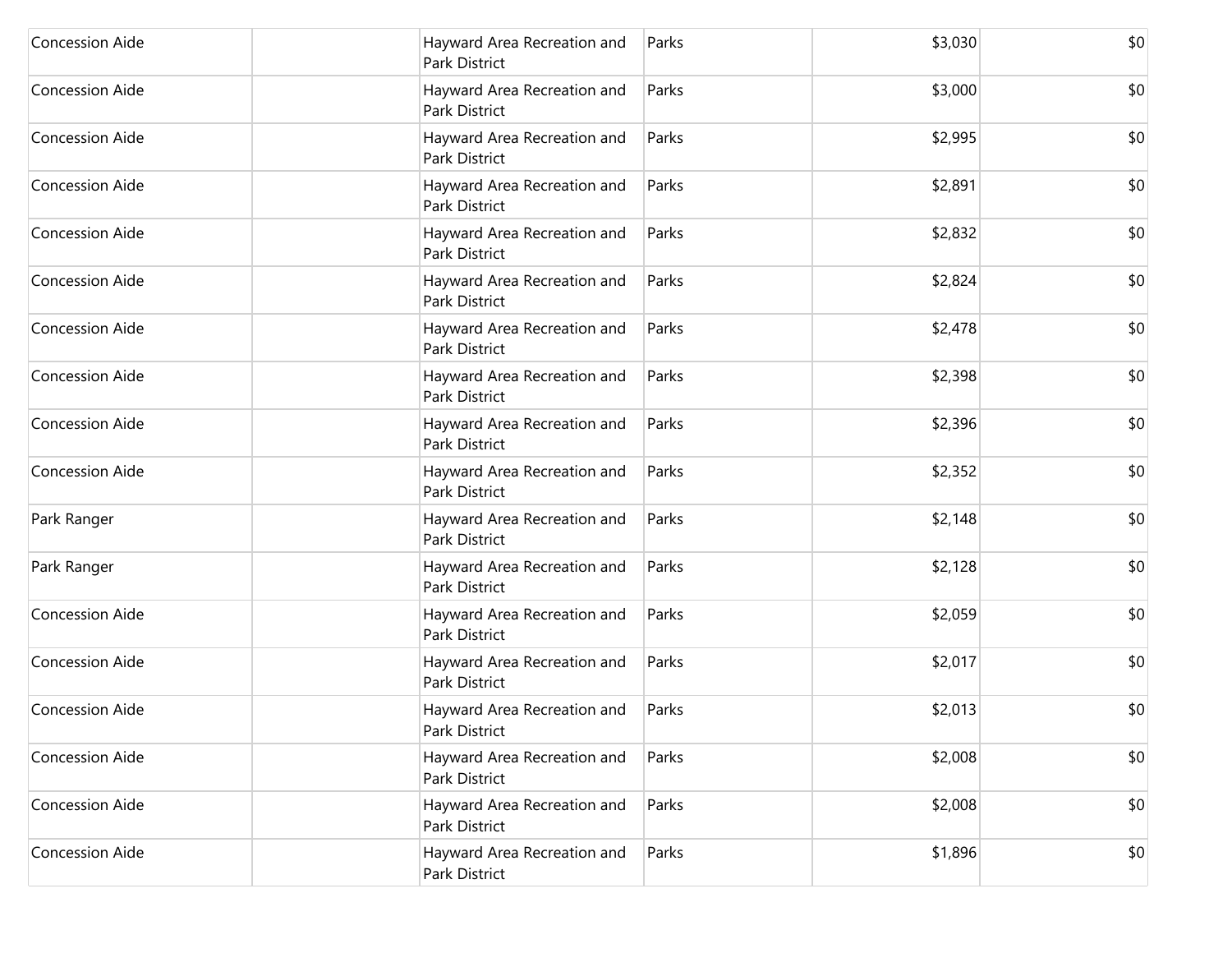| Park Ranger            | Hayward Area Recreation and<br>Park District        | Parks | \$1,835 | \$0 |
|------------------------|-----------------------------------------------------|-------|---------|-----|
| <b>Concession Aide</b> | Hayward Area Recreation and<br>Park District        | Parks | \$1,821 | \$0 |
| <b>Concession Aide</b> | Hayward Area Recreation and<br>Park District        | Parks | \$1,819 | \$0 |
| <b>Concession Aide</b> | Hayward Area Recreation and<br>Park District        | Parks | \$1,637 | \$0 |
| <b>Concession Aide</b> | Hayward Area Recreation and<br><b>Park District</b> | Parks | \$1,614 | \$0 |
| <b>Concession Aide</b> | Hayward Area Recreation and<br>Park District        | Parks | \$1,580 | \$0 |
| <b>Concession Aide</b> | Hayward Area Recreation and<br><b>Park District</b> | Parks | \$1,372 | \$0 |
| Park Ranger            | Hayward Area Recreation and<br>Park District        | Parks | \$1,371 | \$0 |
| Park Ranger            | Hayward Area Recreation and<br>Park District        | Parks | \$1,265 | \$0 |
| Park Ranger            | Hayward Area Recreation and<br>Park District        | Parks | \$1,225 | \$0 |
| <b>Concession Aide</b> | Hayward Area Recreation and<br>Park District        | Parks | \$1,205 | \$0 |
| <b>Concession Aide</b> | Hayward Area Recreation and<br>Park District        | Parks | \$1,102 | \$0 |
| <b>Concession Aide</b> | Hayward Area Recreation and<br>Park District        | Parks | \$1,102 | \$0 |
| <b>Concession Aide</b> | Hayward Area Recreation and<br><b>Park District</b> | Parks | \$750   | \$0 |
| <b>Concession Aide</b> | Hayward Area Recreation and<br>Park District        | Parks | \$730   | \$0 |
| Concession Aide        | Hayward Area Recreation and<br>Park District        | Parks | \$446   | \$0 |
| <b>Concession Aide</b> | Hayward Area Recreation and<br>Park District        | Parks | \$409   | \$0 |
| Park Ranger            | Hayward Area Recreation and<br>Park District        | Parks | \$402   | \$0 |